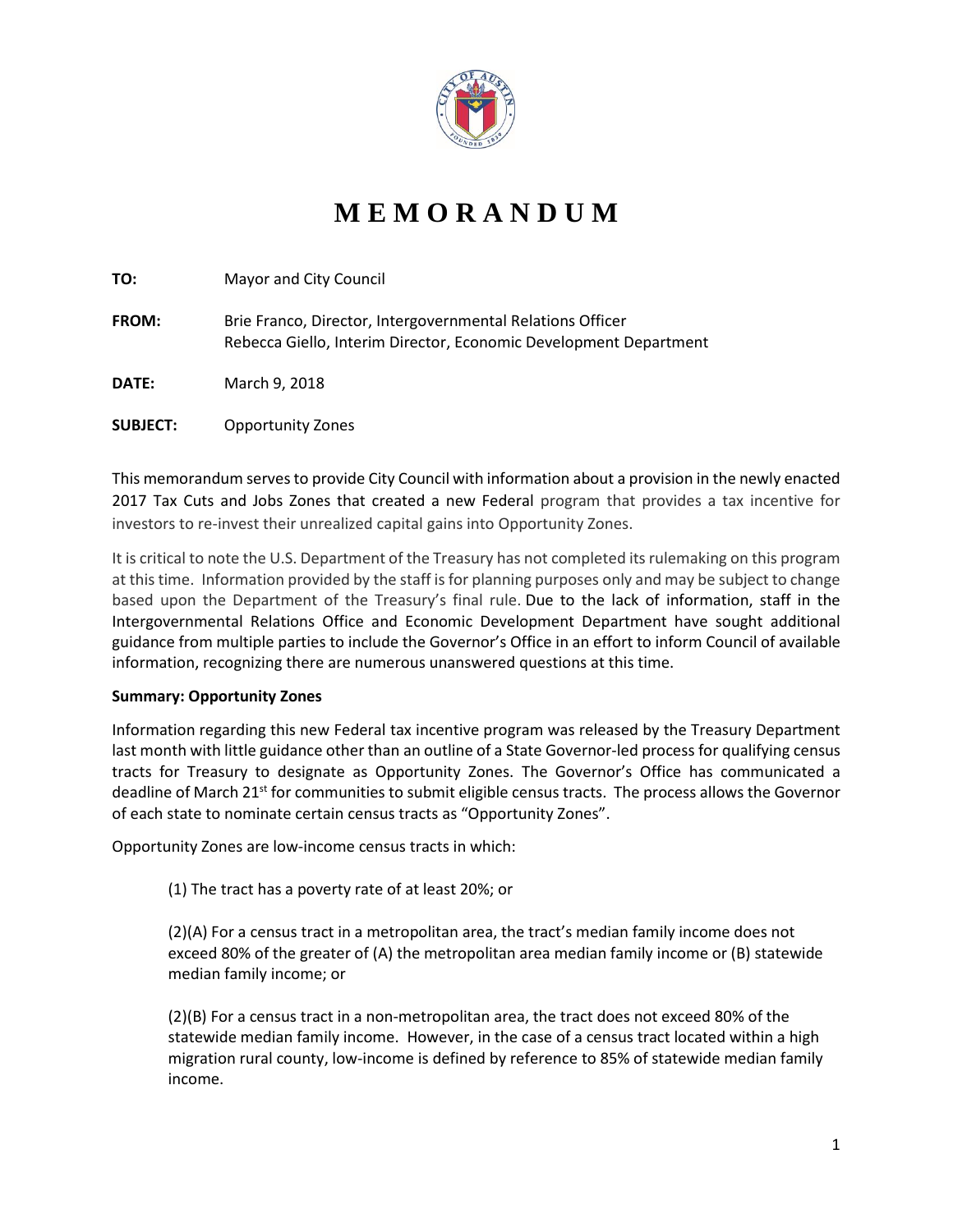A "high migration rural county" is any rural county that, during the 20-year period ending with the year in which the most recent census was conducted, has a net outmigration of inhabitants from the county of at least 10% of the county population at the beginning of such period.

The Act establishes a new section of the Internal Revenue Code that outlines a process for designating Opportunity Zones and makes possible tax incentives to encourage investors to invest in Opportunity Zone Funds (OZ Funds). The OZ Funds are to serve as a source of capital for investment in Opportunity Zones, areas of higher concentrations of poverty and little new investment. In exchange for tax relief from capital gains tax, investors are incentivized to invest in the OZ Funds and keep funds invested over a 10 year time horizon. The OZ Funds, in turn, make investments in a wide range of economic development initiatives in the Opportunity Zone.

Below are highlights staff has identified through research regarding the Fund and the Zone:

- Only census tracts where 20% or more of the population live in poverty or make 80% or less of the State median family income are eligible for Opportunity Zone designation. These "low income community" (LIC) census tracts serve as geographic program eligibility criteria for other Treasury Department programs and can be found here: [https://www.cdfifund.gov/Pages/Opportunity-](https://www.cdfifund.gov/Pages/Opportunity-Zones.aspx)[Zones.aspx](https://www.cdfifund.gov/Pages/Opportunity-Zones.aspx)
- The Governor nominates eligible census tracts to the Treasury Secretary who reviews and makes final designation.
- The Governor is limited to nominating only 25% of eligible LIC census tracts in the state, which for Texas is approximately 500 census tracts statewide.
- Conversations with Governor's staff and the City of Austin Intergovernmental Affair (IGA) have further clarified that the Governor will exclude tracts near universities or South Congress, seeking census tracts that are struggling to get new investment.
- No formal application process exists. Private and public entities can nominate qualified census tracts to the Governor by emailing the qualified census tracts and justification by the deadline.
- The Governor will accept limited justification narrative as well as letters of recommendation and support from potential investors or development partners.

## **Opportunity Zone Funds**

Opportunity Zone Funds are investment vehicles set up as corporations or partnerships that hold at least 90% of its assets in opportunity zone assets. This private fund invests in a business, real estate or other enterprise in the Zone. Gains on OZ Fund-invested capital are sheltered from federal capital gains tax.

As noted above, little is known about how Opportunity Zone Funds will operate as the Treasury has yet to issue guidance or rules, anticipated by end of the calendar year. The list below itemizes just a few of the unknowns that significantly impact the effectiveness of delivering community beneficial investment in Austin should Austin have a designated zones:

- The role –if any of a local government has not been determine, nor has it been determined if a city will have a role in influencing the privately operated fund.
- It is not known what entity that would manage the Opportunity Zone Fund or Funds in the State nor the process by which would determine the management of the fund.
- The investment criteria that guides Opportunity Zone Fund investment decisions is not established.
- Requirements that ensures the OZ Fund investment delivers any benefits other than capital are not known at this time.
- The cost of that capital and terms of investment on a business enterprise is not known.